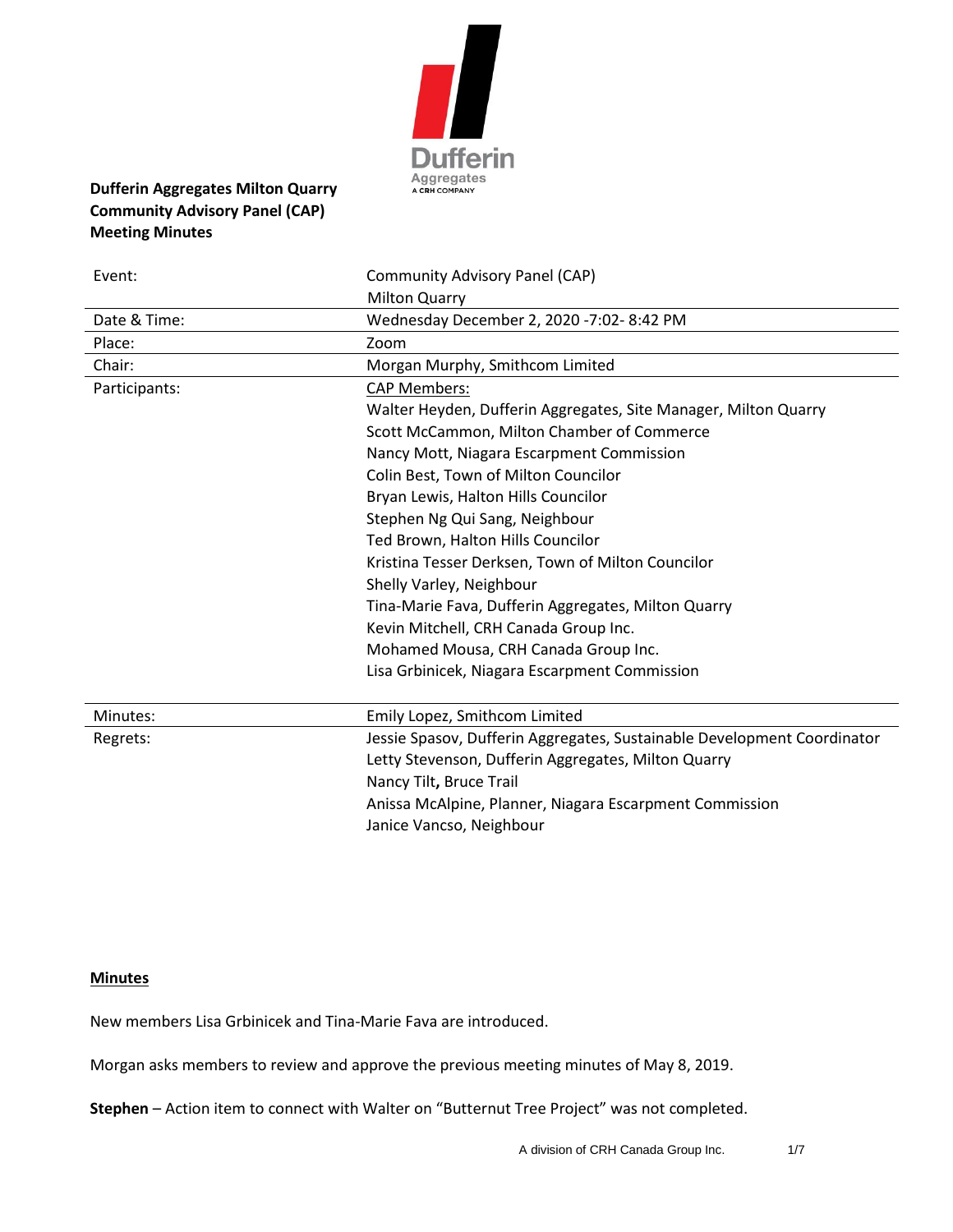**Walter** – Agrees to connect with Stephen offline to discuss the "Butternut Tree Project."

**Kevin-** Confirms to take discussion offline and shares some background information and learnings regarding the project.

**ACTION ITEM-** Finalize Butternut Tree Project discussion.

**Nancy**- Do you now have an agreement with MECP?

**Kevin**- All regulation that was originally filed with MNRF was recently moved over to MECP.

**Stephen**- Have you had success?

**Kevin**- Shares challenges with trees but confirmed overall success.

**Bryan**- Asks for the status of an action item from previous meeting regarding informing the community about our work and endangered species.

**Kevin**- Shares updates on species at risk on site at Milton; the Jefferson Salamander and Butternut Trees, Bank Swallows, and Eastern Meadowlarks. All appropriate registrations are in place for the species that require them, and a Jefferson Salamander monitoring program is in place. No comprehensive document exists at this time. Discussed the participation on TVO show "Striking Balance" TVO show.

**Bryan**- The committee should have access to appropriate documentation.

**Kevin-** We have all documentation and specific details can be given if requested.

**Morgan-** Suggests that a high-level overview of work be created and shared with all CAP members. (1 page)

**Walter-** Suggests brochures be distributed to the public.

**Nancy** - Suggests sharing link to "Striking Balance" with the public.

**ACTION ITEM-** Members of the CAP have access to brochures and link to video to share if requested.

Morgan asks Walter to give an update on remaining action items from the last meeting.

**Walter-** Confirms that James Snow Parkway has been completed since the last meeting and is now open.

**Water-** Shares Bruce Trail Maps (on screen.) Highlighted areas which are currently closed due to lack of cooperation from hikers during blasting operations.

Morgan asks for any further questions. Motion to approve the minutes requested.

**Scott**- Approves motion.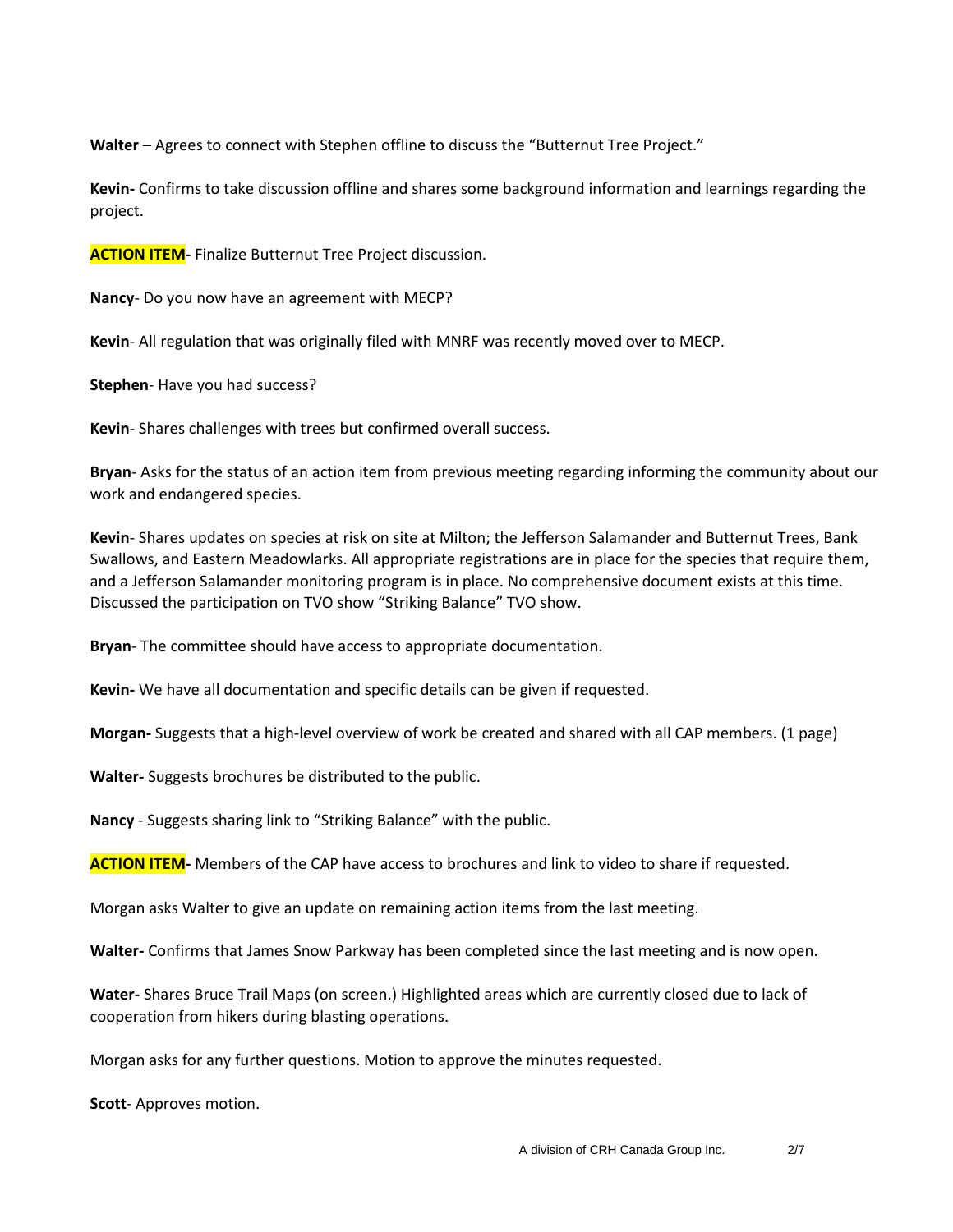**Ted**- Seconds the motion.

May 8, 2019 Meeting Minutes approved.

**Walter-** Presents "Milton Quarry 2020 Operations" update

Highlights areas of extraction, no production in the North Quarry in 2020.

## **Reduce Operation Impacts**:

- Active enforcement program by  $3^{rd}$  party paid by Dufferin
- Meetings with HPS, Town of Milton and Halton Hills
- Trucker Safety Inspection with MTO and HPS

### **Blasting:**

- 5 external blast monitors- 2 on RR25, 6<sup>th</sup> line, 15sr, Townline
- 2 internal monitors
- Utilize most modern electronic blasting technologies

### **Water management system:**

- Annual ecological assessments
- Active water injection
- Co-ordinate with Conservation Halton on management of the DFA Milton reservoir.

The presentation updates continue.

Shares 2020 Site Prep, areas of extraction. Extraction in the West cell is completely finished. Blasted from February to November 2020. Shipping hours were 5AM to 5PM, Monday to Friday, with Saturdays on demand.

DFA community activity was reduced due to COVID-19. DFA employees planted trees and cleaned up the sixth line for Earth Day. Open Door/ Open Hour was cancelled. Darling Home activity was shifted to financial support only as many events were cancelled.

**Walter**- Opens the floor to questions about Milton operations.

**Scott-** Were extraction operations affected by the pandemic?

**Walter-** From March to May, there were PPE and staffing shortages, and operations were scaled back. The market and demand recovered in May. We are now seeing some drop off in the market, likely weather related.

## **Morgan-** Were there any COVID outbreaks?

**Walter-** None in our 350 employees or any Dufferin area facilities. We do have exhaustive screening protocols in place to reduce risk.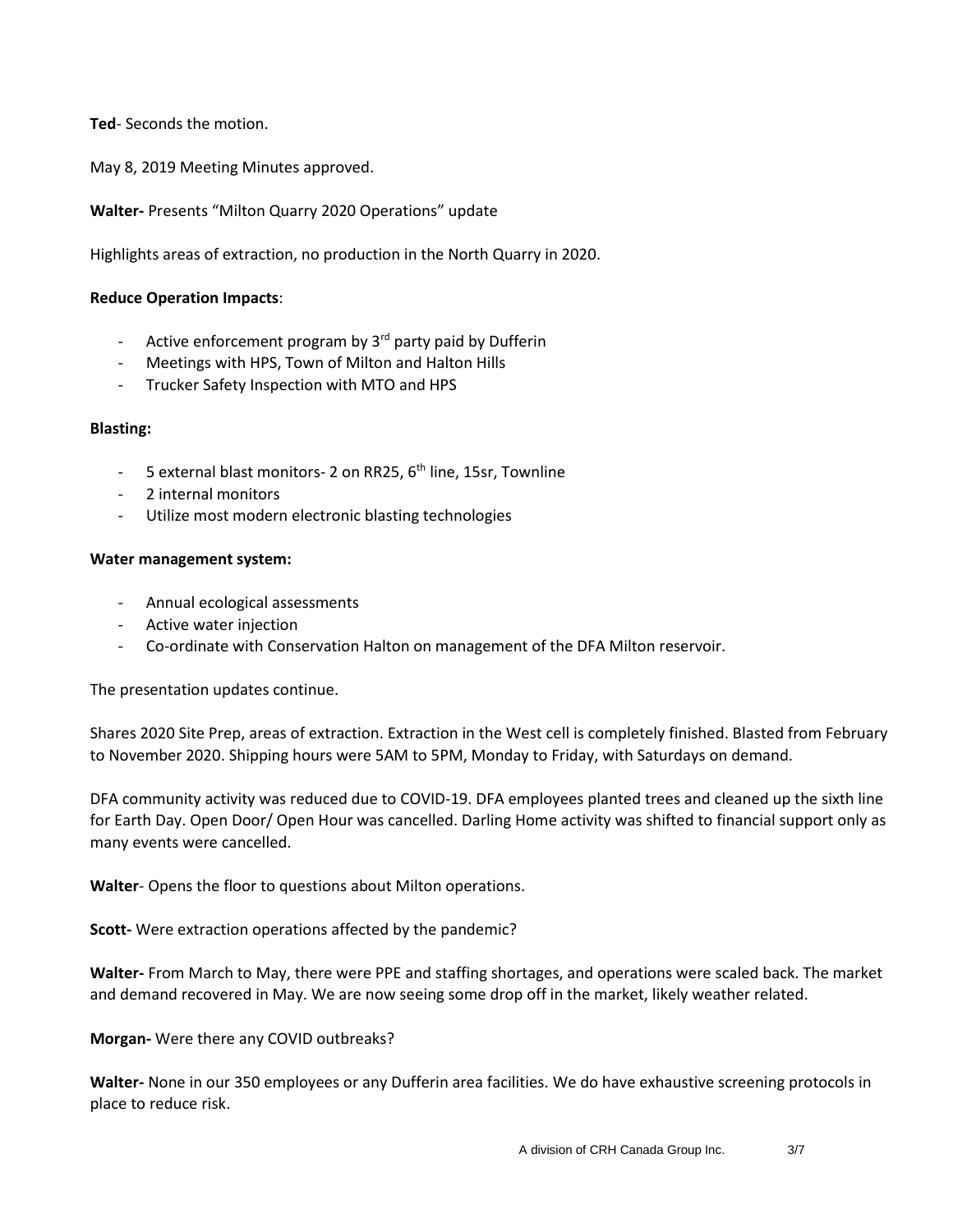**Bryan-** Mentions that Dufferin are working to keep truckers away from Dublin Line from 4AM-5AM. Are there any blasting monitors at private residences?

**Walter-** All five blasting monitors are located at private residences, which allow extractions. Blast readings are available if the homeowners are interested. Three have requested readings on ground vibration and air compression.

**Walter-** Confirms there is active enforcement in place on Dublin Line to deter trucks, as well as NTO spot checks and safety checks.

Mohamed presents the Action Quarry Transition.

**Mohamed-** Dufferin Aggregates- Acton Quarry Transition presented.

No production in 2020. Shipping occurred in July and August and was then shut down again. Site remains in a care and control situation and is attended daily.

**Mohamed**- Shares transition plan to Acton and new development at Milton. Expects that operation in Milton will resume for 2-3 years, and then transition to Acton. It is not company intent to operate both quarries simultaneously.

Morgan opens the floor to questions

**Bryan-** Asks for clarification on operations plan in Acton.

**Mohamed-** Company intent is to go back to Acton once reserves in Milton are depleted.

**Walter-** Opens the floor to questions regarding traffic enforcement.

## **Traffic Enforcement:**

- Program remains in place for 2020
- Covers Milton and Acton (when it was open)
- 3<sup>rd</sup> party firm engaged
- Progressive discipline system in place for offenders

**Nancy-** Why would you pursue the extension which will require the usually planning approvals and lengthy process, instead of going back to Acton, which has all its approvals?

**Mohamed-** At Acton we have an old plan, dating back from 1950s and 60s, which isn't efficient in operating large volumes. Our intent is to demolish this existing plant and refurbish it and want to utilize some of the components from Milton into Acton. Explains that license extension would allow for efficiency.

**Walter-** Asks Kevin if he would like to comment.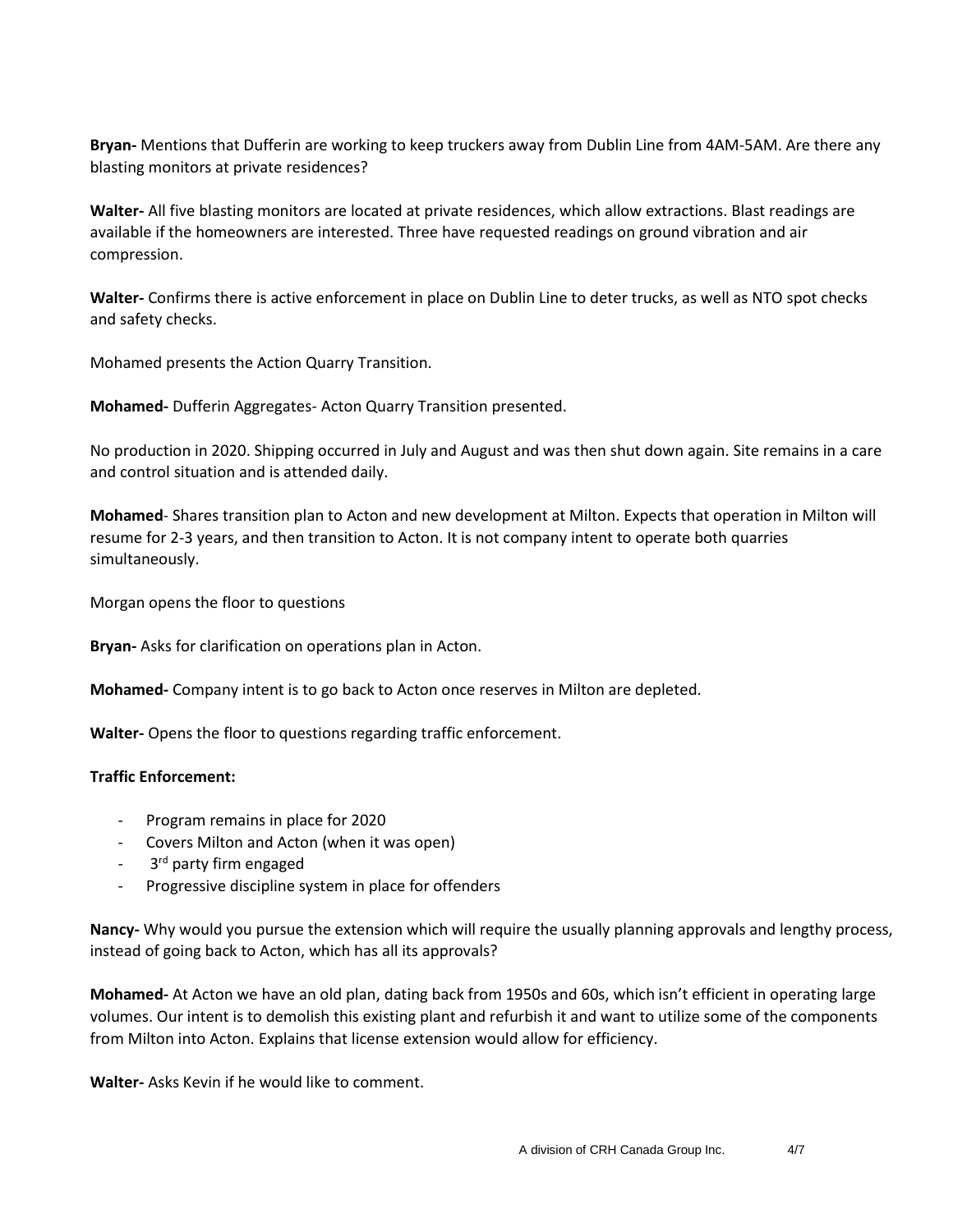**Kevin-** Agrees with Mohamed and stated that it is essential to replace water aggregates once they have depleted.

**Walter-** Opens the floor to questions. Kevin to show presentation.

**Kevin-** Presents "Milton Quarry Presentation", includes arial map of all land owned by Milton Quarry and highlights extractions sites.

**Kevin-** Presents "Proposed Milton Quarry East Extension," explains map and legend. Explains proposed water management system and states that all water level data has been collected, with ecology work done by a third party. Archeology work and consultation with First Nations groups has been completed, area has been reseeded. Formal process has not yet started, update to come.

**Morgan-** Opens the floor for any questions for Kevin.

**ACTION ITEM-** Kevin to make maps available to all CAP members, to be included in follow up of the minutes.

**Stephen –** If you get approval for the proposed extraction area, how many years does this add on to the existing quarry?

**Kevin-** Three years, however if the approval process takes as long as usual, we would run out of reserves and parts of the plant would be moved to Acton. Once this Milton site was approved, a smaller portable project would happen, which would take 10-12 years as extraction move slower.

**Stephen-** Will you continue to expand to use up all the foraged land or only the proposed land?

**Kevin-** The only area we are proposing to extract can be found on the map, outlined in orange. This would be the last area we are looking at for extraction, because beyond that, the areas are heavily wooded and are protected.

**Lisa-** Clarifies that these areas are protected lands in that they are escarpment natural areas and not eligible for an application for an amendment.

Morgan asks for any other questions or comments for Kevin.

**Stephen-** When and how will community be notified?

**Kevin-** Those in the area would be sent a notification via newsletter. These areas aren't owned by any private individuals where they would need to be notified. As well, it would be posted on the website and in the community newspaper.

**Stephen-** Can I share this with other neighbours?

**Kevin-** Yes, if they have questions, they can reach out to us. At this point, plans are preliminary, and we have not filed a formal application.

Morgan introduced the next agenda item, a brief discussion surrounding neighbour relations.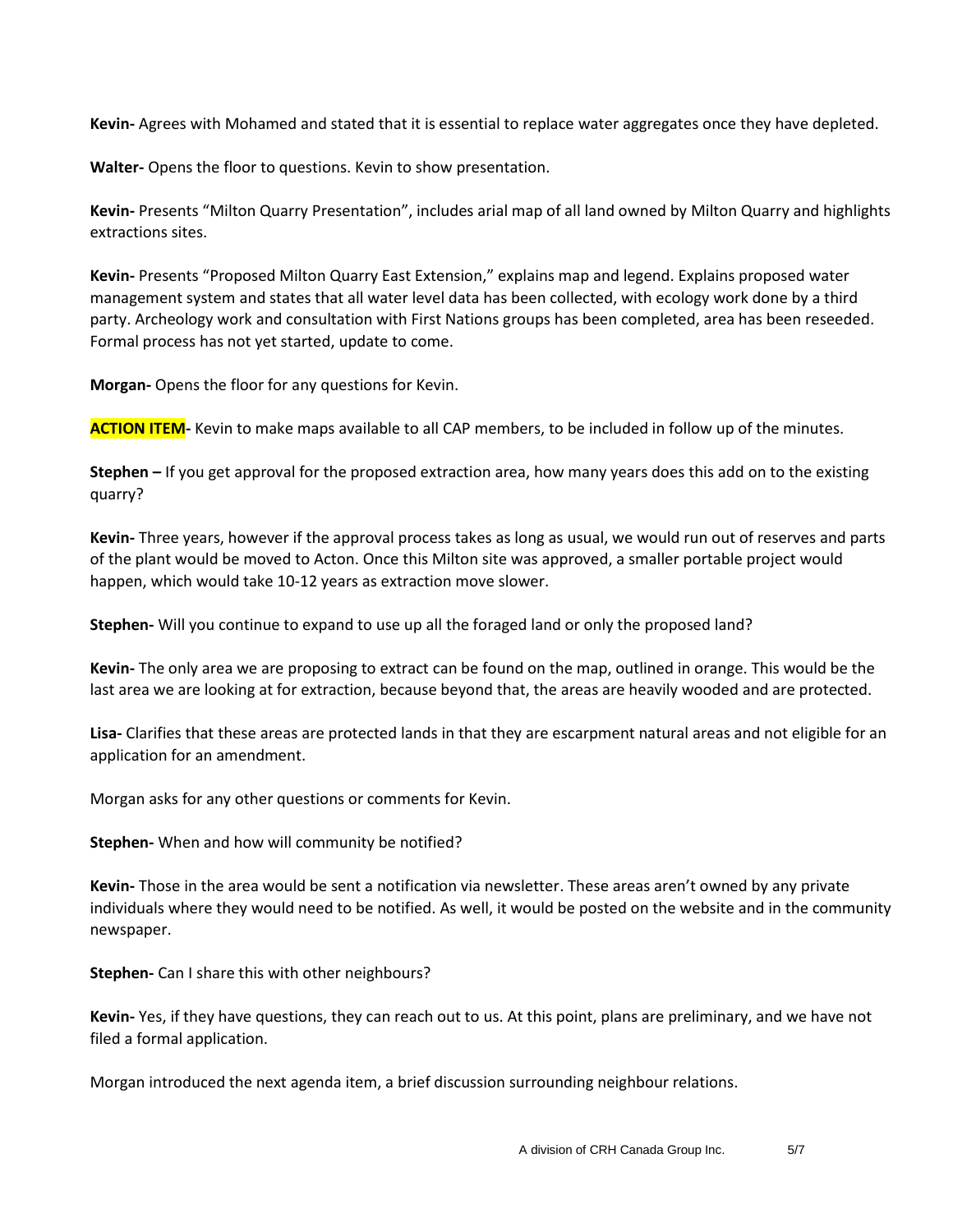**Walter-** Overall, we have a good relationship with our neighbors. We are in contact with them continuously and work to answer their concerns. There is one neighbour in particular who is quite challenging and has become unprofessional. Site managers, Kevin and I continue to work with and share information with this individual.

**Kevin-** We have spoken with this neighbour regarding blasting and noise concerns. We will continue to work with him moving forward. Generally, we do not get many complaints and when we do, we try and address them quickly.

**Bryan-** Comments further on strident disposition of this neighbour. Asks that informing the individual that we raised his concerns at this meeting be put on as an Agenda item.

**Walter-** Asks Kevin for any further comment.

**Kevin-** Thanks those who have kept communication with this individual.

**Stephen-** Thanks Walter for his communication but agreed that neighbours are concerned with blasts.

**Bryan-** Stated that Stephen voices his concerns professionally.

#### **Question and Answer/Open Discussion**

Morgan opens the floor to general questions.

**Kristina-** Have residents called Dufferin with general quarry application questions and are they confusing Reed road quarry projects as work being done by Dufferin?

**Walter-** Redirects to Kevin

**Kevin-** We have received some calls looking for general information on quarry operations.

**Kristina-** Offers to help answer any questions.

**ACTION ITEM-** Standing item to be added to the Agenda regarding Quarry Application Update Status.

**Bryan-** Suggests removing participants who have not been regularly attending meetings and seek out other attendees.

**Walter-** Agrees to refresh list of attendees.

**ACTION ITEM-** Refresh list of attendees. Add Terms of Reference as a follow up.

**Nancy-** Suggests that we look into inviting members for a new organization, *Sustainable Milton,* of which she is a member.

**Walter-** Offers his contact information.

**Bryan-** Highlights that these meetings are intended for area resident only.